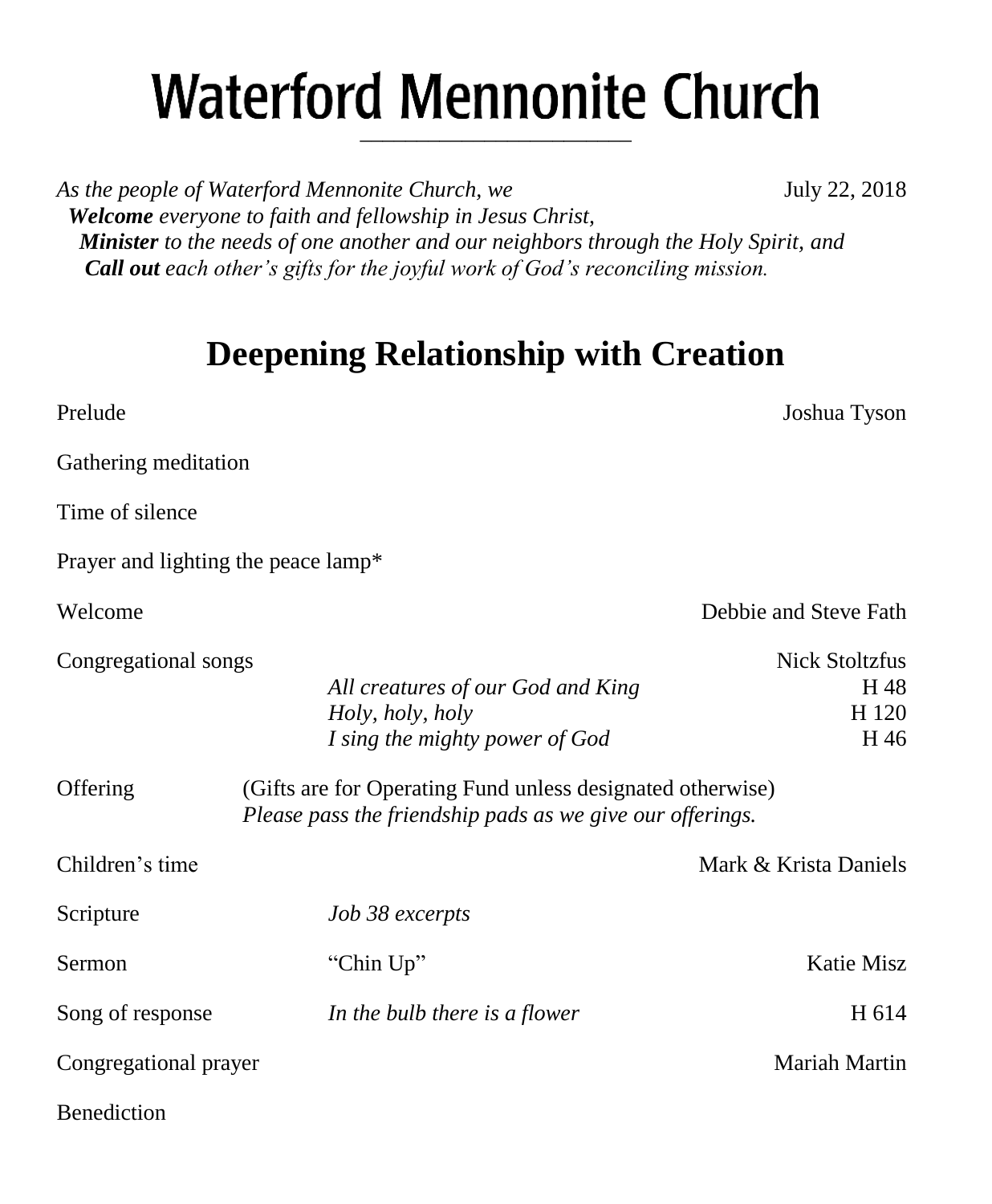H = *Hymnal: A Worship Book*; SJ = *Sing the Journey; SS = Sing the Story*

\*We light the peace lamp every Sunday to lament all unnecessary and violent loss of life around the world.

#### **Living Stream Worship: The services are live streamed at** [www.waterfordchurch.org](http://www.waterfordchurch.org/)

### **Special Event this Week**

Wednesday 6:00 p.m. Eat. Pray. HOPE. For those interested in immigration issues to learn, pray and eat together. Signup at the participation station.

## **Today**

9:00 a.m. Worship 10:15 a.m. Coffee and fellowship 10:30 a.m. Nurture hour – classes for all ages

### **Welcome Guests**

Large print copies of the bulletin and the hymnal and hearing aid systems are available from the ushers. Sermon boards for children are available at the back door; please pick one up as you enter. You are invited to bring infants through age two children to the nursery. Pick up the newsletter, *Buzz,* from the welcome kiosk in the foyer.

## **Welcome Team**

| Greeter/Hosts  | Dan & Diane Bodiker; Jan & Bill Swartzendruber                              |
|----------------|-----------------------------------------------------------------------------|
| <b>Ushers</b>  | Bruce Snyder, Dennis Myers, Ken Otto, Wade Ramer                            |
| <b>Nursery</b> | Lori and Colin Judson (Worship); Esther Farmwald, Virginia Wenger (Nurture) |
| Audiovisual    | Shawn and Jeremy Stutzman                                                   |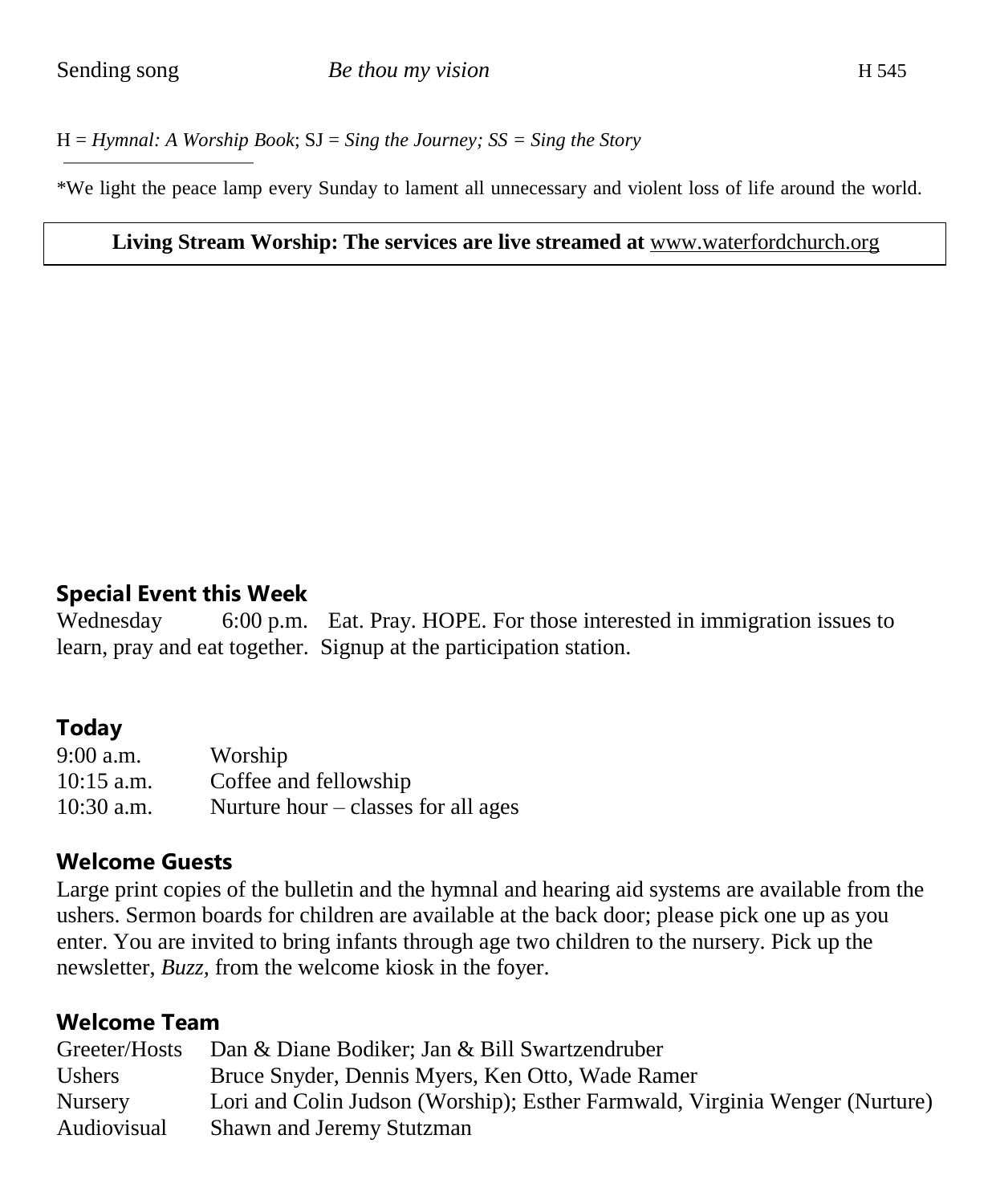# **Prayers for Brothers and Sisters**

*Henry & Fanny Mast,* who are celebrating 62 years of marriage today, July 22.

*Mariah Martin and Nick Bouwman and their family and friends* who will be traveling to Colorado for their wedding this coming week.

*Blanche Hartzler*, who celebrates her 96<sup>th</sup> birthday today, for God's grace and joy to be poured out on her. Join in her celebration by signing a card for her at the table in the foyer.

*Jim Coyle*, who celebrates his 91<sup>st</sup> birthday on Monday, for God's grace and joy to be poured out on him. Join in his celebration by signing a card for him at the table in the foyer.

This month, *Jane and Jerrell Ross Richer and their four children* leave Ecuador to begin the North American portion of their two-way mission through Mennonite Mission Network. Pray for them as they transition between cultures and bring God's call to faithfulness to churches in the United States.

*Ryan Miller* dealing with health issues this summer.

The *churches in Germany* as they reach out to African and Iranian refugees and immigrants and their congregations face new linguistic, cultural and discipleship challenges. Pray that church members will be ambassadors of the gospel of peace to refugees and agents of reconciliation among groups who don't want to dialogue with each other.

Thank you to Loanne Harms for the visuals at the front of the sanctuary during our Deepening Relationships series.